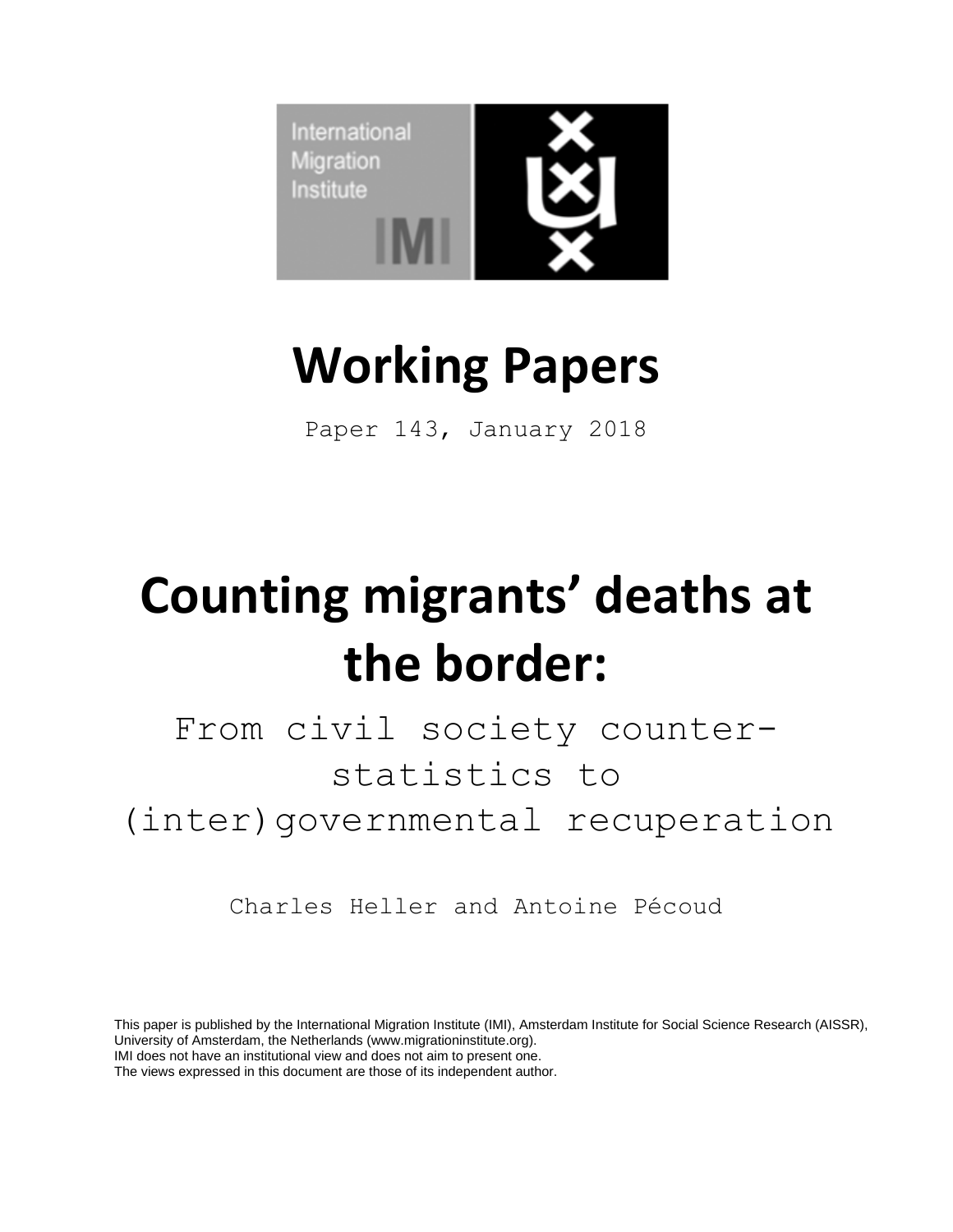## **IMIn Working Paper Series**

The IMI<sup>n</sup> working paper series presents current research in the field of international migration. The series was initiated by the International Migration Institute (IMI) since its foundation at the University in Oxford in 2006, and has been continued since 2017 by the International Migration Institute network (IMI<sup>n</sup>). The papers in this series (1) analyse migration as part of broader global change, (2) contribute to new theoretical approaches, and (3) advance understanding of the multi‐level forces driving migration and experiences of migration.

### Abstract

Migrant deaths in border-zones have become a major social and political issue, especially in the euro-Mediterranean region and in the context of the refugee/migrant crisis. While media, activists and policymakers often mention precise figures regarding the number of deaths, little is known about the production of statistical data on this topic. This paper explores the politics of counting migrant deaths in Europe. This statistical activity was initiated in the nineties by civil society organizations; the purpose was to shed light on the deadly consequences of 'Fortress Europe' and to challenge states' control-oriented policies. In 2013, the International Organization for Migration also started to count migrants' deaths, yet with a different political objective: humanitarian and life‐saving activities become integrated in border management and the control of borders is expected to both monitor human mobility and save migrants' lives. IOM thus depoliticises these statistics, while at the same time imitating an activity first associated with political contestation by civil society actors. Finally, the paper explores ways in which statistics on border deaths can be re-politicised to challenge states' immigration policies in Europe.

Non-technical summary: The deaths of migrants in the euro-Mediterranean region constitute a major issue in the context of the migration crisis. Media regularly report of shipwrecks or of dead bodies found on Southern European shores, while European governments and the EU are under pressure, by civil society groups in particular, to find ways of ending a tragedy that is at odds with the continent's commitment to peace and human rights. This paper explores the ways in which statistics on migrants' deaths are collected. The first data on this topic came from NGOs in the nineties; their objective was to denounce the deadly consequences of European policies and to challenge control‐oriented policies. Today, however, statistics on border deaths are collected by an intergovernmental actor, the International Organization for Migration: rather than criticizing states, this organization aims at conciliating the control of human mobility with the prevention of deaths – thus moving towards a 'humanitarian border'.

#### Keywords: *Border control, deaths at the border, migration crisis, International Organization for Migration, humanitarian border.*

Authors: Charles Heller (Goldsmiths, University of London; Graduate Institute, Geneva; University of Bologna) & Antoine Pécoud\* (University of Paris 13; CERI/Sciences Po)

\* This author acknowledges the support of the French Fondation des Sciences Sociales (http://fondation‐sciences‐sociales.org/).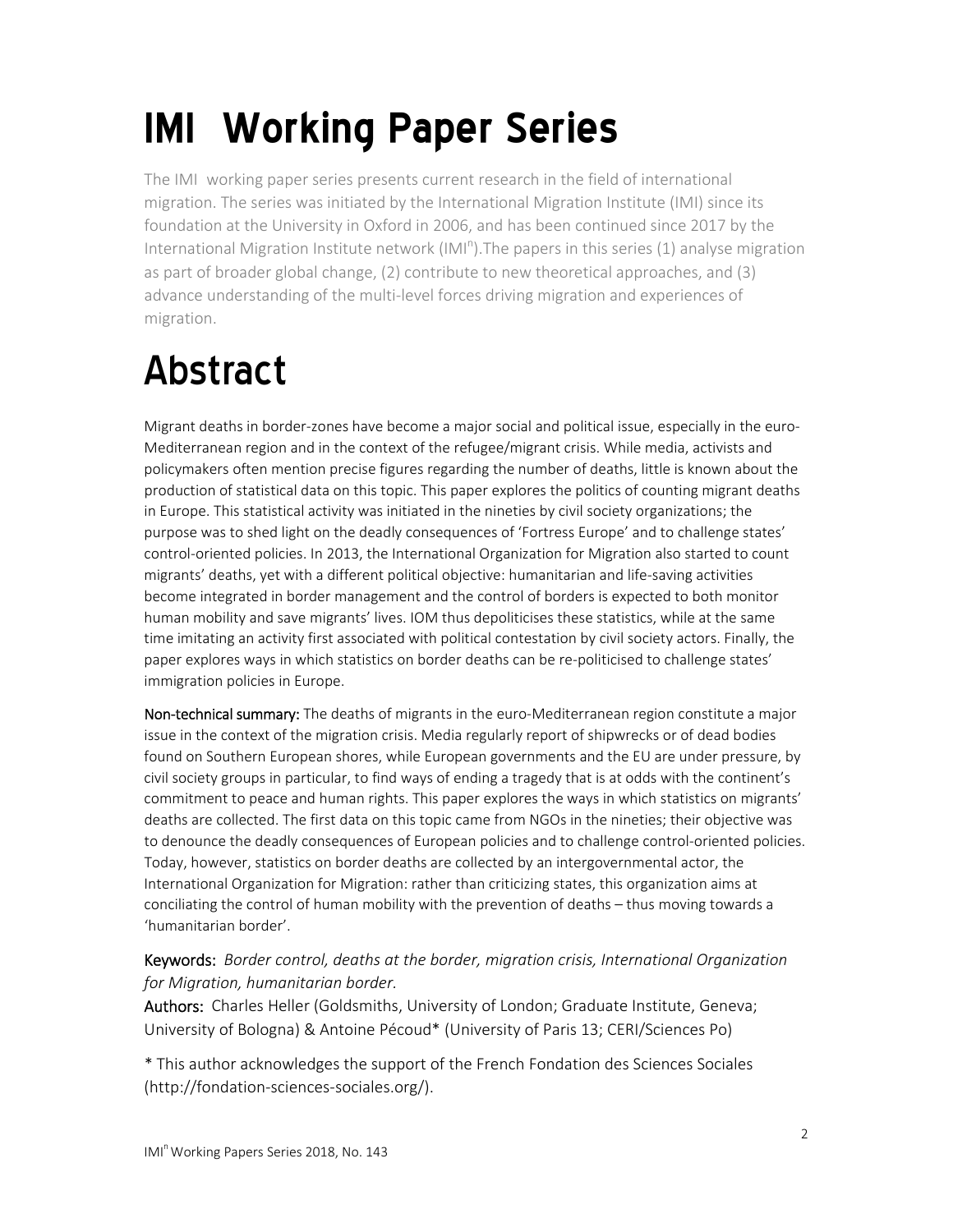### **Contents**

| 1. |                                                                                |
|----|--------------------------------------------------------------------------------|
| 2. |                                                                                |
| 3. | 'Deaths at the border': the production of non-governmental counter-statistics7 |
| 4. | Humanitarian borders and the (inter)governmental recuperation of the           |
| 5. |                                                                                |
| 6. |                                                                                |
|    |                                                                                |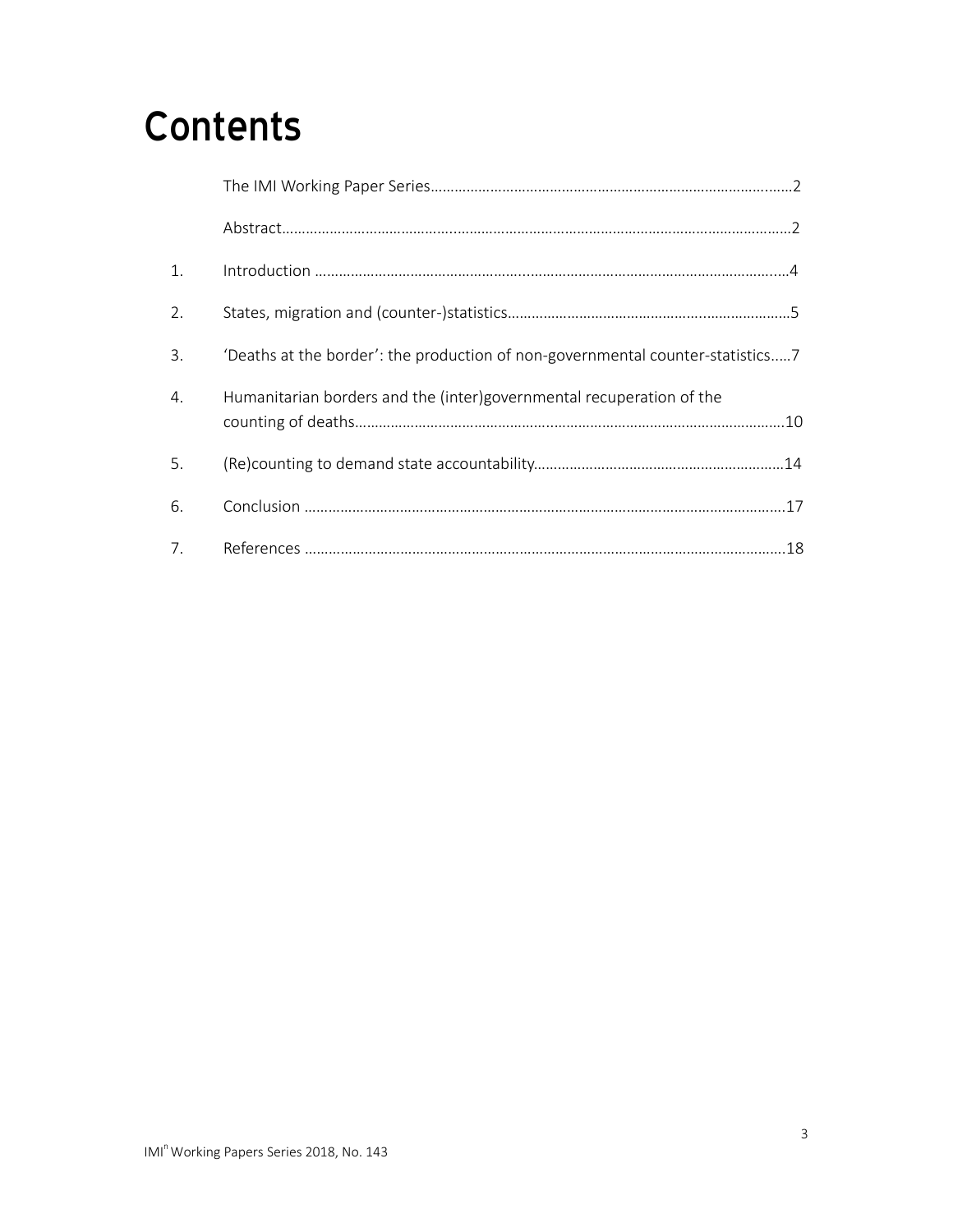#### **Introduction**

Since the beginning of the Arab uprisings and the conflicts that have shaken the Middle East and North Africa, shipwrecks of migrants' precarious and overloaded boats have become part of everyday reality in the Mediterranean Sea. They constitute a key element in the so-called "migrant crisis" (or "refugee crisis") and are the object of heightened media and political attention. This has increased the visibility of a phenomenon that has been ongoing for years. Indeed, 'deaths at the borders' have long been one of the tragic consequences of the mobility conflict born out of the opposition between exclusionary policies in the Global North and peoples' desire to migrate in the Global South. Faced with the impossibility of securing a legal access to foreign countries, many migrants are forced to resort to smugglers and precarious means of transport. Governments regularly blame smugglers and traffickers for these deaths, but usually fail to acknowledge their own responsibilities.

It is in this context that, in the beginning of the 1990s, deaths at the borders started to be counted by several civil society organisations in Europe. The purpose was to make visible the human cost of "Fortress Europe", to demand accountability from European states, and to call for a reorientation of European policies to avoid their deadly consequences. In recent years, civil society initiatives have inspired other actors: the International Organization for Migration (IOM), in particular, launched the *Missing Migrant Project* (MMP)<sup>I</sup> in 2013, with the objective of providing data on migrants' deaths worldwide. Through a dedicated website, IOM provides 'real-time' information, including the number of deaths, their location, the reasons (hypothermia, drowning, accidents, etc.), dead migrants' country of origin, age and sex, along with the migration road they were following. While it covers all world regions, this initiative is primarily a response to the situation in the Euro-Mediterranean region.<sup>2</sup>

The appropriation of the activity of counting migrant deaths by an intergovernmental organisation such as the IOM – which after sixty-five years of existence became part of the United Nations in 2016 – transforms the political dimension of this practice. Civil society started counting migrant deaths to contest the policies that lead migrants to undertake risky journeys to access European territories. But while it also counts these deaths, IOM is itself part of the migration control apparatus: it plays an important role in border surveillance, particularly when it comes to enabling Western states to develop distant control through strategies that operate far beyond their borders. Although IOM claims to promote 'humane' and 'orderly' migration 'for the benefit of all', $3$  empirical research has made clear that this organization is above all a central actor in the globalisation of migration control. By participating in the introduction of new technologies (like biometrics) and practices of control in origin and transit countries, by operating the deportation of irregular migrants (through socalled 'voluntary return programs'), or by implementing information campaigns to dissuade would-be migrants from leaving their country, IOM aligns itself with states' security-focused policies and reinforces their capacity to control migration.<sup>4</sup> It thus contributes to the creation of the very conditions that lead to migrant deaths – while at the same time documenting this reality and deploring these deaths through its *Missing Migrant Project*.

<sup>1</sup> See http://missingmigrants.iom.int/

<sup>2</sup> http://missingmigrants.iom.int/latest-global-figures

<sup>3</sup> https://www.iom.int/about-iom

<sup>&</sup>lt;sup>4</sup> See for example Andrijasevic and Walters (2010), Georgi (2010) and Pécoud (2018).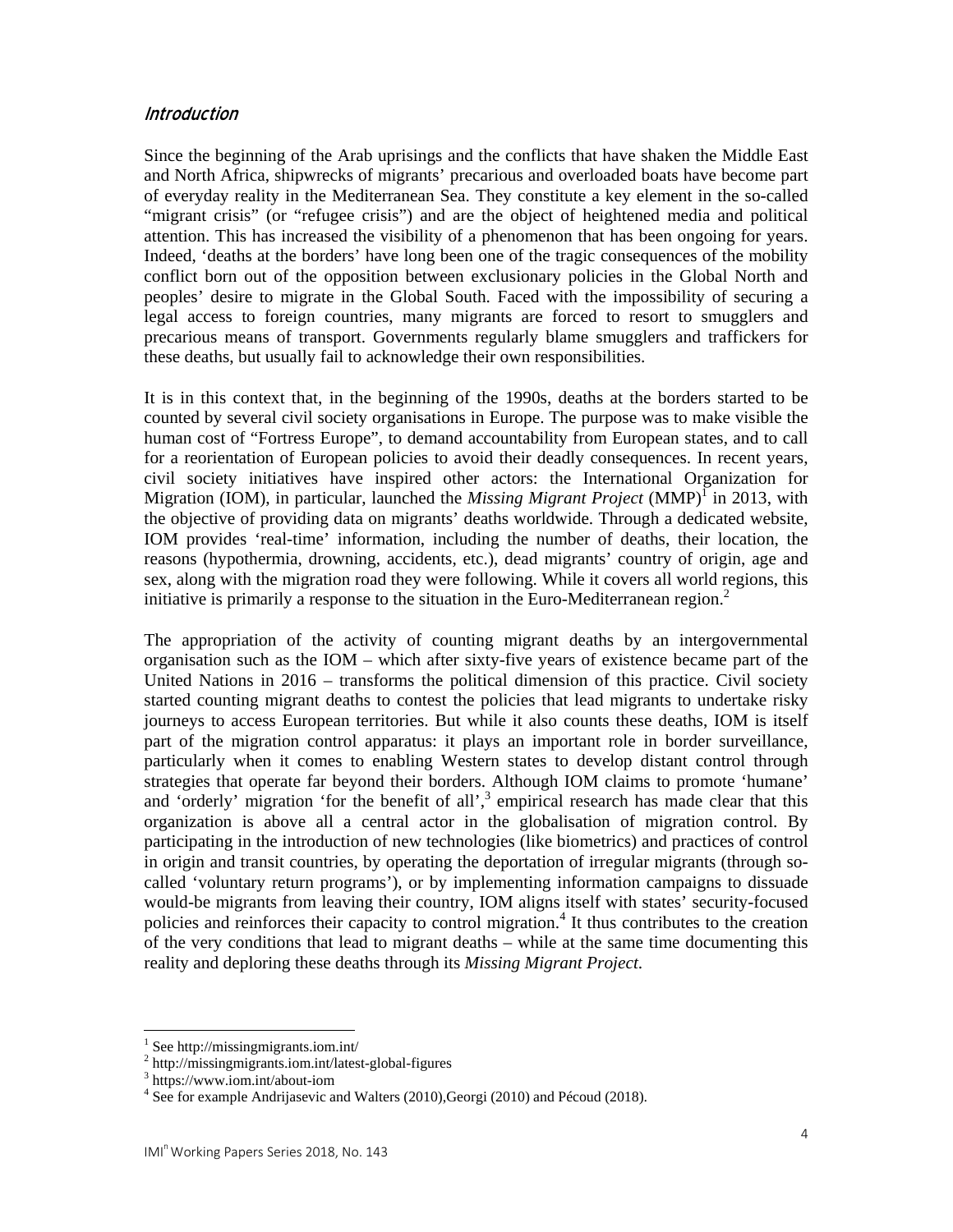For example, on June 10, 2016, IOM launched a project, funded by the Dutch government, which aimed at 'saving lives' at sea by reinforcing the Libyan coastguards' capacities, through training and the distribution of new material.<sup>5</sup> Yet, a few days after this project was announced, Amnesty International denounced, on June 14, Libyan coastguards' practices, revealing that migrants were shot at while being intercepted at sea, before being detained and tortured in detention centres.<sup>6</sup> Since then, numerous other acts of violence against migrants have been reported in Libya. As Brachet (2016) documents, IOM projects, with the financial support of the EU or of EU states, are justified in the language of humanitarianism, but actually contribute to prevent migrants from leaving the Libyan shores.

There is therefore a tension within IOM's activities, as this organisation counts and laments deaths at the borders while at the same time contributing to the very conditions that lead to these deaths. The purpose of this paper is however not solely to highlight the ambivalences and contradictions of IOM's rhetoric and practices, or to denounce its hypocrisy or cynicism. Rather, we wish to understand why IOM counts border deaths, how this counting activity fits into its strategies, and what this implies for the civil society groups and NGOs that, until recently, were the only actors in this field.

The paper is structured in the following way. We first propose a theoretical framework to understand the relationship between statistics, states, migration and civil society. We then document the 'deaths at the border' phenomenon and the initiatives taken by NGOs on that matter. The third section analyses IOM's activities in this field and argues that these fit into a broader trend, which can be captured by the concept of the 'humanitarian border' (Walters, 2011), which posits that border control is not only justified by security imperatives, but also by humanitarian considerations. Finally, we look at the implications of IOM's involvement in counting migrant deaths for civil society actors, and how NGOs and researchers can maintain a critical stance in this new context.

#### States, migration and (counter-)statistics

In his 1978 lecture at the Collège de France, entitled *Security, Territory, Population*, Michel Foucault regularly refers to statistics and to their role in the transformation of power that occurred in the  $17<sup>th</sup>$  century, particularly as far as what he calls 'governmentality' is concerned. Governmentality is described as "a power that has the population as its target, political economy as its major form of knowledge, and apparatuses of security as its essential technical instrument" (Foucault 2007: 144). It presupposes a change in the production of knowledge, as it relies on a constant assessment of states' resources. The main tool to generate this knowledge is *statistics*, which, etymologically, as Foucault notes, means the *knowledge of the state* (ibid.: 354) and leads governments to become preoccupied with their population, with the quality of this population, its composition, mortality, birth rate, wealth, etc.

<sup>&</sup>lt;sup>5</sup> https://www.iom.int/news/netherlands-iom-build-libyan-coast-guard-capacity-save-lives-sea (accessed 28 November 2017).

<sup>6</sup> https://www.amnesty.org.uk/press-releases/refugees-shot-libyan-coastguard-being-detained-shockingconditions-back-libya#.V1-YY71NHQU.twitter (accessed 28 November 2017).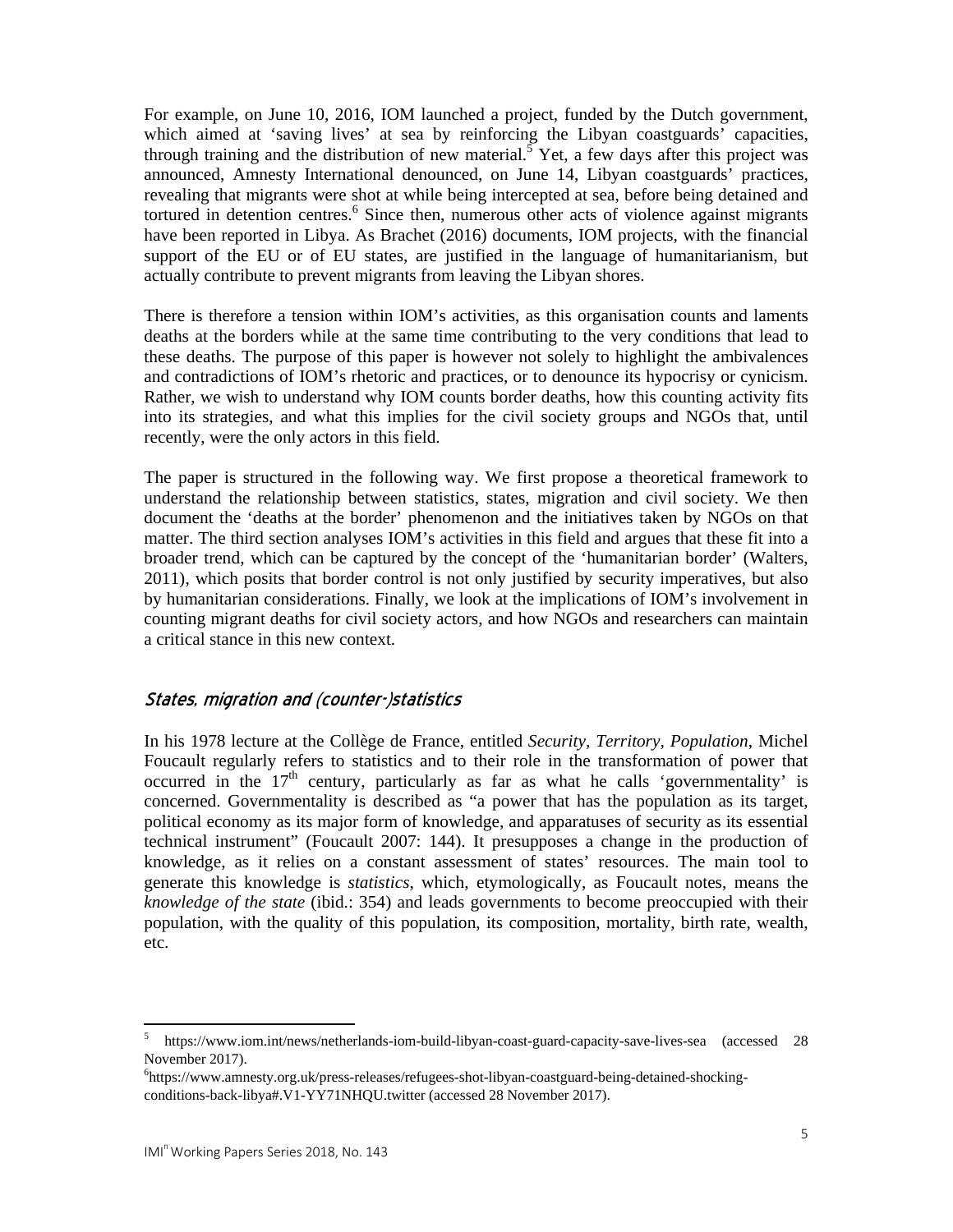Scott (1998) draws upon Foucault's work to demonstrate the link between states and statistics. Through statistics, states 'see' their population and territory - and thereby acquire the capacity to govern them. Statistics introduce a circular and performative relationship between states, population and knowledge. In a constructivist perspective, they 'create' a country by producing a coherent and homogeneous territory and population. In the absence of statistics, populations and territories would not be perceived as a whole, but rather as a set of discrete, heteroclite and discontinuous elements, with no coherence. Moreover, the production of statistical knowledge is inextricably tied to states' governing of their population, as data is produced through a state apparatus that, in return, operates upon and through this knowledge. Statistics are thus inherently political, and deeply embedded in the exercise of power.

Migration is no exception and provides a clear illustration of this argument. Migration statistics do not merely 'describe', in an 'objective' manner, a pre-existing social reality. They rather contribute to the very existence of "migration", by making the phenomenon visible and countable by governments. They are the product of immigration policies, as well as the condition for these polices to exist, and the privileged tool through which they operate. For example, in the  $19<sup>th</sup>$  century, it is states' census and statistical practices that have shaped the 'migrant' category and the distinction between nationals and foreigners. This still holds true today: governments in Europe rely heavily upon statistics to construct migration flows as a threat to be combated; one of the actors that aspire at both counting and governing migrants is Frontex, an agency that produces 'risk analyses' to (statistically) document migrant flows – and to justify its own activities (Stenum 2012; Tazzioli, 2013).



Figure 1: (left) Front page of a 2011 Frontex report, displaying the picture of a boat being intercepted. (right) Statistics produced by Frontex on the interceptions along three different migration 'routes' in the Mediterranean. Frontex Annual Risk Analysis 2012.

Frontex statistics on interceptions, which visually echo the 'waves' metaphor so frequently used to designate migrants' arrival on European shores, participate in what de Genova (2013) calls the 'border spectacle'. Such graphs are the statistical equivalent of the well-known pictures of overcrowded boats. These statistics quantify a 'threat' that is measured (and measurable) only when neutralized by border patrols. Through them, it is thus simultaneously the threat of illegalised migration and the securitisation work of Frontex that are made visible. Migrant illegality is thus produced as an objective "reality" that migration policies must respond to. However, by focusing on the scene of the border, the conditions that lie before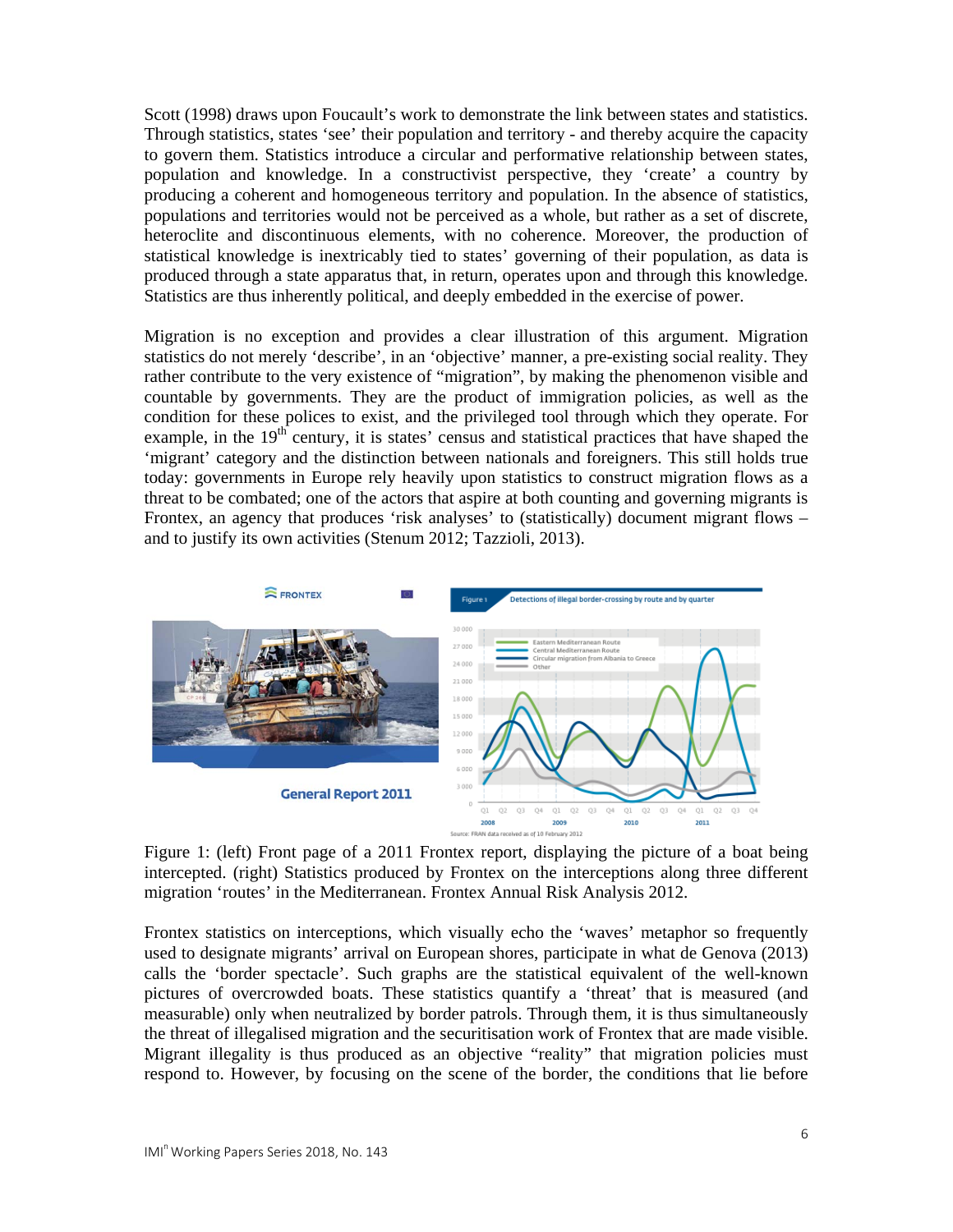(namely the state production of illegality through policies of exclusion) and after (the exploitation of illegalised migrant labour) remain hidden and unthinkable.

Foucault-inspired research also brings to light what is at stake when statistics are reappropriated by actors that want to contest government practices. Foucault indeed stresses the role of resistance in shaping the exercise of power, or how *power* and *resistance to power* are mutually constitutive. Nikolas Rose (1999) thus shows that, in democratic societies, states have progressively divulgated large parts of the data they collect and use to monitor their population. This has in turn enabled citizens to become what he calls 'calculating citizens', who use this information to critically assess and evaluate their government's action. Statistics that are initially produced to support the exercise of state power are then appropriated to serve its denunciation. Bruno *et al.* (2014) have coined the term *statactivism* to refer to this critical use of data: they argue that statistics enable citizens to challenge state authority, precisely because state authority is largely based on the same data; this is all the more the case in the context of what they call 'neoliberal governmentality', which is characterized by the constant concern with evaluation backed by figures – and thus exposed to criticisms grounded on these very figures.

We propose to refer to statistics on migrant deaths as *counter-statistics*, echoing Foucault's concept of "counter-conducts".<sup>7</sup> In the field of migration, the counting of border deaths has long been the critical counterpart of the data collected and publicised by state agencies on (illegalised) border crossings. In seeking not to produce governable subjects but to make visible the lethal human effect of the migration policies imposed by states and which, until recently, remained almost entirely outside their spectrum of attention, they constitute an example of counter-statistical practice.

#### 'Deaths at the border': the production of non-governmental counter-statistics

Border deaths are reported throughout the world, wherever governments aim to stop the mobility of those people they deem 'undesirable' (Agier 2011). They therefore constitute a long-standing, structural and global phenomenon – and also a deeply political reality, as migrants embark on clandestine and dangerous journeys to overcome the impossibility of securing a legal access to countries abroad (Weber and Pickering 2011).

Although formal and public means of transportation are today more abundant than ever, migrants who refuse their assignment to immobility are trapped in illegalized forms of mobility, which include the reliance on smugglers and risky and precarious journeys. Unauthorized border crossings expose migrant bodies to all kinds of perils, ranging from deprivation of liberty by smugglers to border guards' shootings, often in inhospitable natural environments such as deserts or oceans. The most dangerous zones include the US-Mexico border-zone, the coasts off Australia, the Horn of Africa, South-East Asia, Southern Africa or the Sahara. Yet, it is the Euro-Mediterranean region that has become by far the biggest migrant cemetery on earth (Albahari 2015, Clochard and Lambert, 2015).

Borders and border-zones are not the only places where violence occurs. Increasingly, and in line with what the advocates of 'integrated border management' recommend, control takes

<sup>&</sup>lt;sup>7</sup> We have also referred to these statistics as 'tactical statistics' (see Heller, 2015).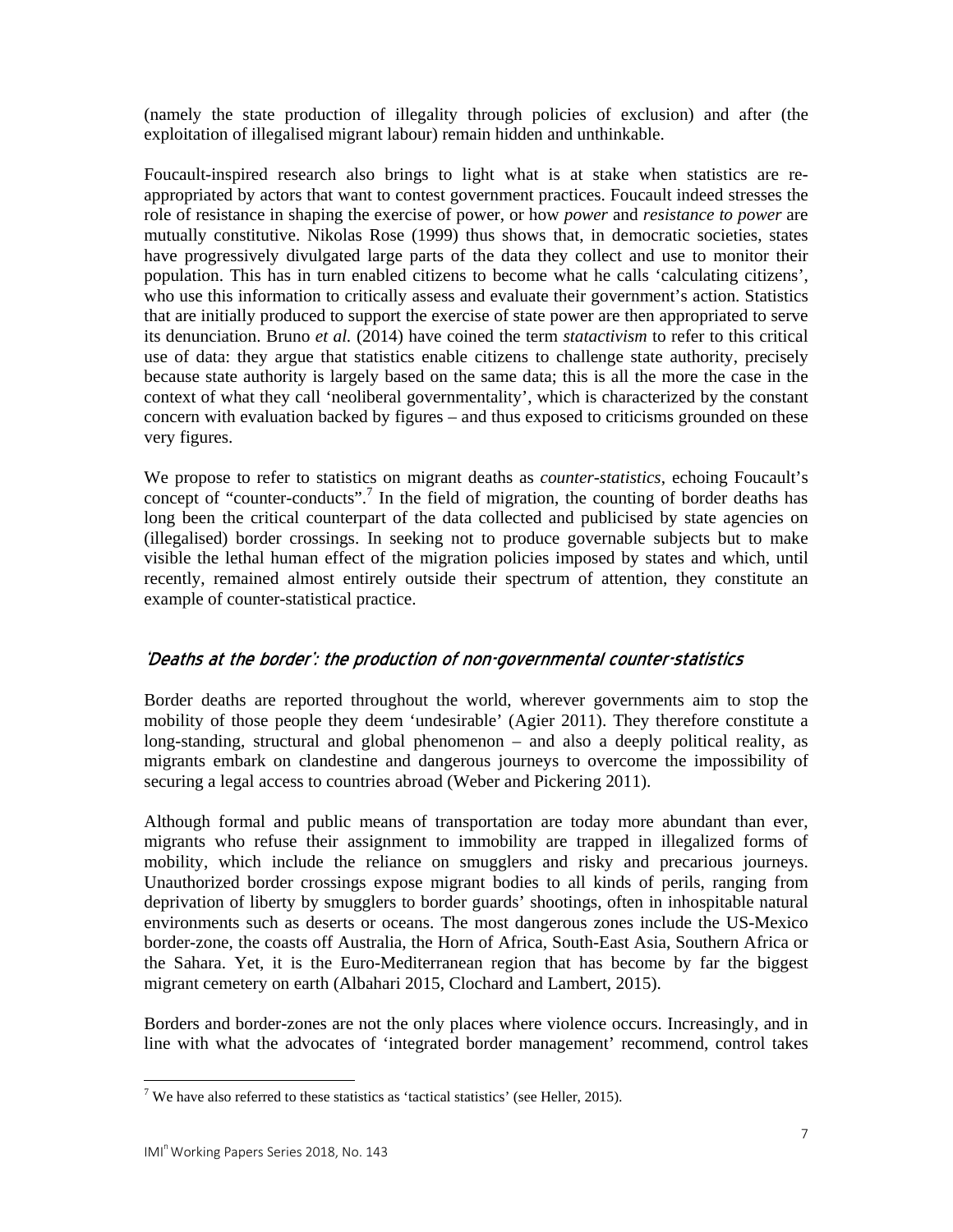place along a spatial and chronological continuum, which starts well before the border is crossed and lasts well after migrants have reached destination countries. Such encompassing 'bordering practices' (Newman, 2006) thus make for enlarged patterns of vulnerability and of exclusion, which, even if they materialise far away from the territorial border of states, are related to state strategies of inclusion and exclusion. Border deaths may thus occur far away from borders, for example inside transit countries (like in the Sahara), in the middle of international waters, or in detention centres and airports. They can take place following expulsions, anti-migrants or racist violence, migrants' suicides, lack of protection and exploitation on the workplace – namely wherever the control of migrants proves to have lethal effects.

Yet, border deaths often go unnoticed. Migrants die in remote places (at sea or in deserts for instance) or in closed places, situated at the margins of society (like detention centres). Many of them travel clandestinely - and die just as clandestinely. Indeed, while rich states carefully document the mortality of their own population, as well as the inflows of foreigners, they hardly pay attention to those migrants who die on their way. As Kobelinsky (2015) ethnographically documents, European states spend billions of euros to check their borders, but no budget is available for migrants' deaths: in Southern Europe, corpses are taken care of by local communities, small municipalities, churches and civil society groups. This is the practical corollary of the absence of statistics: phenomena that are not documented do not exist in the eyes of governments; states only 'see' what is countable, and counted. Certain issues may therefore remain neglected, not because they do not exist or are not problematic, but because they are (sometimes deliberately) condemned to invisibility.

It is in this context that counter-statistics by civil society groups have emerged. In 1993, the NGO *United for Intercultural Action* (hereafter *United*) started to publish a *List of deaths*<sup>8</sup>, the latest version of which (June 2017) identifies '33.305 documented deaths of asylum seekers, refugees and migrants due to the restrictive policies of Fortress Europe'.<sup>9</sup> The definition of border deaths is broad: it encompasses all the casualties that can, in a one way or another, be associated with migration policies – including pre- and post-border deaths (in Libya or Calais, for example), as well as cases of suicide in detention centres, police violence, deaths during expulsions or because of a lack of health services. The list is based on media reports and civil society group reporting.

In 2006, the blog *Fortress Europe* was launched with the same objective and results in a count of 27,382 deaths between 1988 and February 2016.<sup>10</sup> In 2012, Thomas Spijkerboer and his colleagues at the Vrije Universiteit started building a database entitled *Border Deaths* in which they count only those casualties of migrants "attempting to reach southern EU countries" in key border crossing areas, and whose bodies were found in or brought to Europe and were registered by national authorities. As a result, this data base reaches lower figures than the above-mentioned initiatives, namely 3188 death between 1990 and  $2013$ .<sup>11</sup> Finally, between 2013 and 2016, a network of journalists conducted the *Migrant Files* project, which was based on data collected by both *Fortress Europe* and *United*, and thus reached a higher overall number of deaths  $(30.000 \text{ since } 2000)^{12}$ 

 <sup>8</sup> http://unitedagainstrefugeedeaths.eu/ (accessed 28 November 2017).

<sup>&</sup>lt;sup>9</sup> www.unitedagainstracism.org/pdfs/listofdeaths.pdf (accessed 28 November 2017).

<sup>&</sup>lt;sup>10</sup> http://fortresseurope.blogspot.fr/ (accessed 28 November 2017).

<sup>&</sup>lt;sup>11</sup> http://www.borderdeaths.org/ (accessed 28 November 2017).

<sup>&</sup>lt;sup>12</sup> http://www.themigrantsfiles.com/ (accessed 28 November 2017).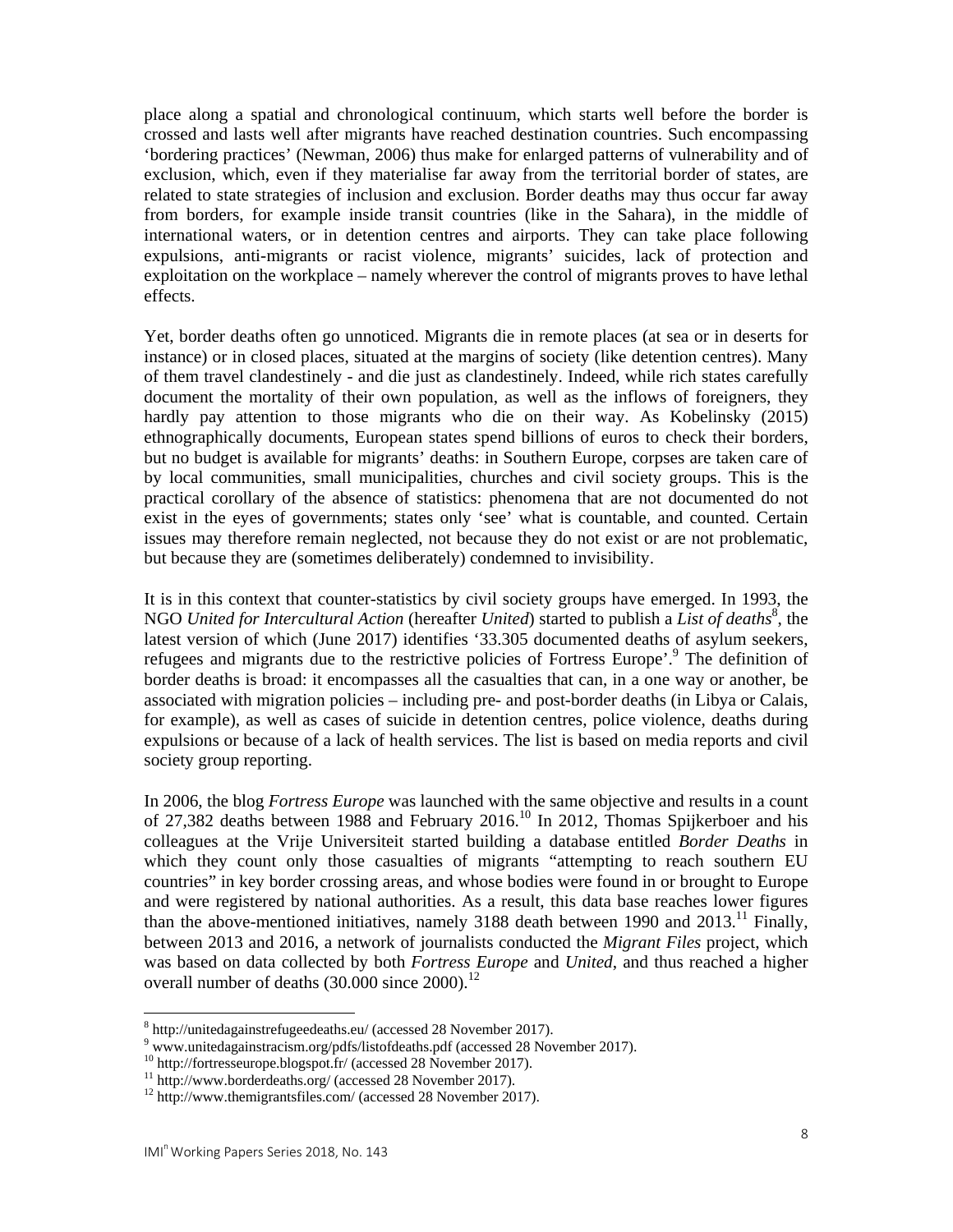There are therefore significant variations in the number of migrant deaths registered in these different databases. They have to do with the way data is collected, but also with the definition of the phenomenon: indeed, there is no single definition of what a border death is and estimates may therefore include (or exclude) very different types of casualties, ranging from drowning to suicides. These different conceptions of 'border' deaths have implications in terms of the geographical understanding of the phenomenon. Civil society initiatives have adopted a rather extensive understanding: while the majority of deaths are located in the extended border-zone of the EU's Mediterranean frontier (that is to say, precisely *at* the border), other deaths are recorded *within* states (in the Saharan desert, for instance, or within detention centres inside Europe). Border deaths in this understand are not reduced to thus occurring at the border understood as a territorial-legal division, but rather as an effect of the existence of borders and the disseminated bordering practices they give rise to.

These counting initiatives have gained some public visibility. In 2004, the French leftist newspaper *Le Monde Diplomatique* published the first map of border deaths in the Euro-Mediterranean region. It was established by Olivier Clochard and Philippe Rekacewicz and has since then regularly been updated, in partnership with the *Migreurop* network (Migreurop, 2012: 134-137).13 These maps have circulated quite widely, in newspapers, websites and exhibitions in particular. They enable an easy and directly visible understanding of border deaths, which can potentially target a wide audience. In the same way, the *United* list has gained a strong symbolic dimension, as it has been used by activists and demonstrators.



Figure 2 : Map of migrants' deaths at the maritime frontier of the EU, Olivier Clochard and Nicolas Lambert, Migreurop 2012.

<sup>&</sup>lt;sup>13</sup> http://www.monde-diplomatique.fr/cartes/mortsauxfrontieres (accessed 28 November 2017).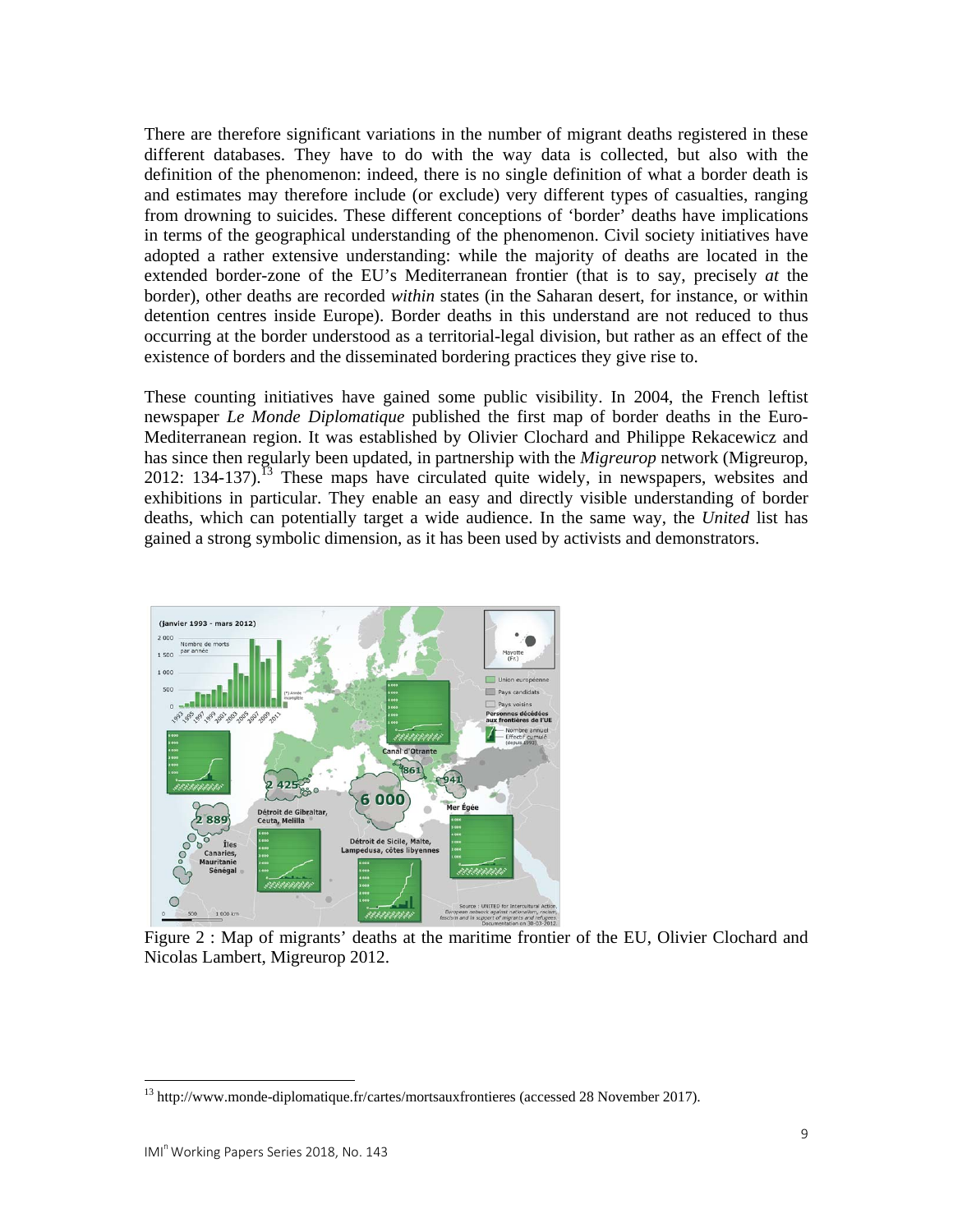

 Figure 3 : (left) The United list of deaths; (right) the United list displayed in Strasbourg in front of the European Parliament during an event organised by the Collective for another migration policy, 28 April 2015.

In sum, statistics on border deaths testify to the existence of a dual perspective on migration control, by governments and civil society groups respectively, which nevertheless both rely on data and numbers. States' control-oriented perspective, which focuses on detecting (irregular) border crossings, has generated the emergence of an alternative counterperspective and use of statistics, which instead sheds lights on the deadly outcomes of control that governments wish to keep invisible (Heller and Pezzani, 2014). But while this binary model has long been relevant, it is currently being challenged by recent changes in the production of statistics on migrant deaths. As IOM's initiative indicates, counting deaths at the border is no longer only a practice mobilised by actors who are critical of migration policies and can easily be situated on one side of the government/civil society confrontation. Statistics on this matter are therefore acquiring a more ambivalent political signification and, to understand this development, we now turn to the humanitarianisation of borders.

#### Humanitarian borders and the (inter)governmental recuperation of the counting of deaths

As argued above, while migrant deaths have long constituted the dark side of migration regimes, they were hardly noticed, as the success of control policies were tied to the number of interceptions and expulsions. This is changing as, over the past years, border control has become increasingly cloaked in the language of humanitarianism. In this process, migrant deaths have become a measure of the success or failure of EU's bordering practices, even in the eyes of EU states and agencies. For example, Ilkka Laitinen, former Frontex director, speaks of the Hera operation in the following terms:

*Operation Hera* stands out. By implementing preventive measures off the West African coast, Hera has almost completely stemmed the flow of irregular migration to the Canary Islands via this particularly hazardous route. As a result, hundreds if not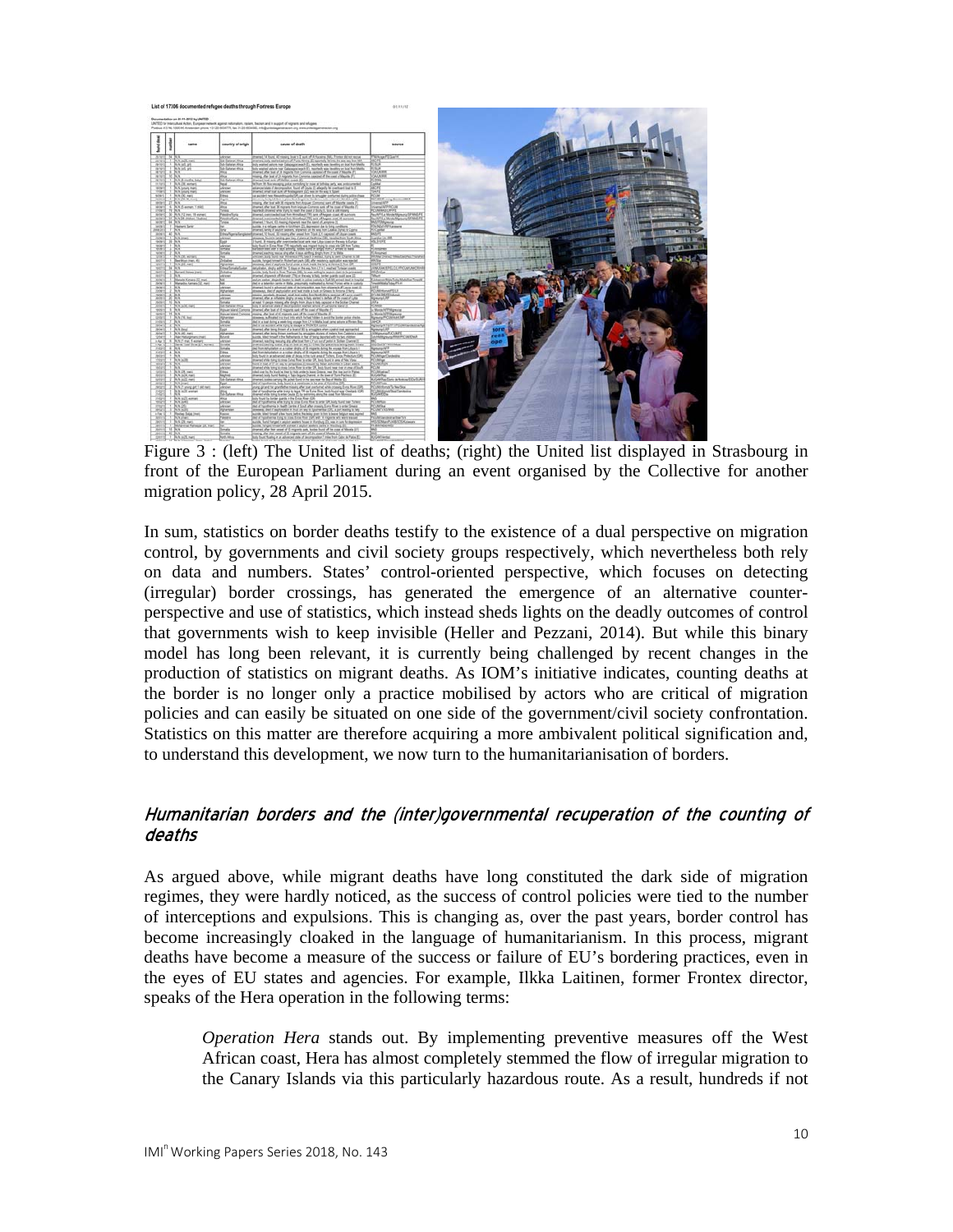thousands of lives have been saved. I think this has to be considered one of our most important achievements.<sup>14</sup>

Such a quote describes control as a humanitarian endeavour and, in so doing, completely obscures the role of immigration policies in migrant deaths. Indeed, it is precisely because the Strait of Gibraltar had become increasingly scrutinized that migrants turned to the more dangerous Atlantic road (Carling, 2007). The humanitarian border, according to William Walters, emerges "once it becomes established that border crossing has become, for thousands of migrants seeking, for a variety of reasons, to access the territories of the global North, a matter of life and death. It crystallizes as a way of governing this novel and disturbing situation, and compensating for the social violence embodied in the regime of migration control" (2011a: 138). While rescue at sea has long been the humanitarian counterpart of the prior illegalisation of migrants, what is striking in this new phase of humanitarianisation of the border is that it is border control operations themselves that are framed as *acts of saving*. In this respect, the humanitarian border echoes the inextricable connection between violence and care that characterizes colonial power (Mbembe, 2001).

This humanitarian justification of border control has become particularly visible after the shipwreck of October, 3 in 2013, when 366 migrants died just a few hundreds of meters off the coast of the small Italian island of Lampedusa. This tragedy was abundantly commented and prompted countless initiatives, ranging from Pope Francis' visit to Lampedusa (and later, in 2016, to the Greek island of Lesbos) to the interest of influential institutions (see for example Amnesty International, 2014; Council of Europe, 2012). This shipwreck also inspired many political speeches, including Jose Manuel Barroso's, then President of the European Commission, after his visit to Lampedusa on October 8 2013: 'We in the European Commission, myself and Commissioner Malmström, we believe that the European Union cannot accept that thousands of people die at its borders', he declared, before announcing an increase in Frontex' budget and the launch of the Eurosur initiative, whose objective is to improve the surveillance of European borders – that is, the continuation of a predominantly security approach, and exactly the kind of measures that prompt migrants to take deadly risks. $15$ 

A few days later, Italy launched the military and humanitarian *Mare Nostrum* operation, whose scope and ambition were unprecedented in recent history. The fight against smugglers was a key component, but the objective was also to save migrants' lives: *Mare Nostrum* was thus an archetype of the humanitarianisation of the border. It did not change the key controloriented position of European policies, and could therefore merely attenuate their deadly consequences; but it nevertheless enabled the proactive saving of lives, at least until the operation was stopped in 2014.

IOM's *Missing Migrants* project fits into this context. As its web site indicates, 'the research behind this project began with the October 2013 tragedies'.<sup>16</sup> Media and political attention was at their height and IOM decided to position itself on this issue, by constituting its own list

<sup>&</sup>lt;sup>14</sup> Operation Hera was coordinated by Frontex in 2006, with a focus on irregular migration from West Africa to the Canary Islands (http://frontex.europa.eu/news/longest-frontex-coordinated-operation-hera-the-canaryislands-WpQlsc, last consulted 28 November 2017).

<sup>15</sup> Statement by President Barroso following his visit to Lampedusa, 9 October 2013 (http://europa.eu/rapid/press-release\_SPEECH-13-792\_en.htm, last consulted 28 November 2017).

<sup>&</sup>lt;sup>16</sup> https://missingmigrants.iom.int/about (last consulted 28 November 2017).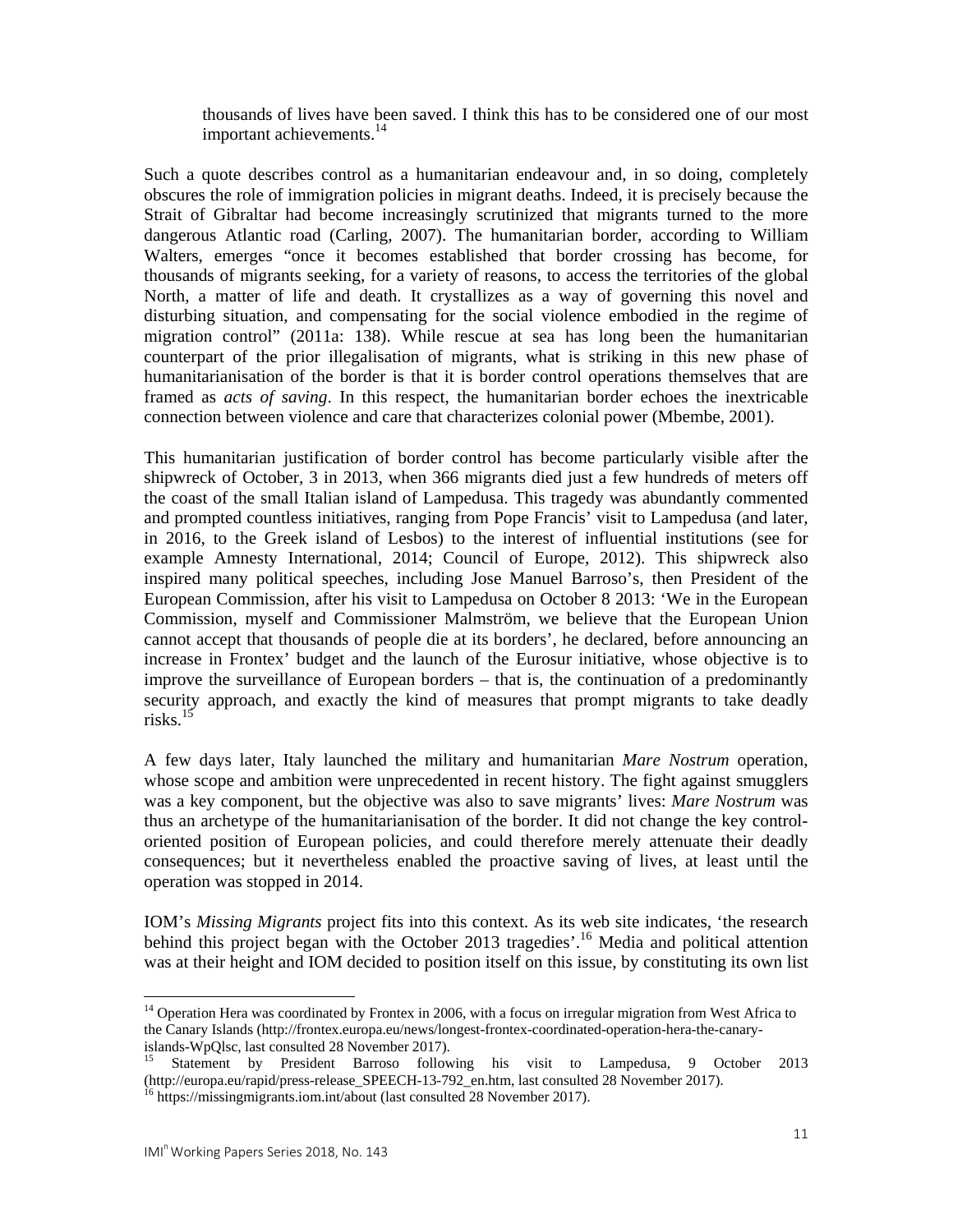of deaths.17 IOM is not a non-governmental organization, but an intergovernmental one: by starting to count migrants deaths, it changes the nature of this statistical activity. It presents itself as a source of reliable data, as well as an intermediary between different actors. Through its field presence, it has an access to local information, which it can subsequently bring together to produce global figures. IOM is also in relation with a wide range of stakeholders, including governments and many NGOs, and can thereby function as a platform that centralizes information of different origin. This also includes contact with the media, both to obtain information and to provide them with accurate data. IOM further claims that it is in contact with the relatives of missing migrants, who are in search of information; the web site provides email contacts for those who are worried about the fate of a family member, or who want to share information with IOM. This is in line with a well-known function of IOs, namely that of an 'honest broker', trusted by all parties because of its reliability and impartiality, and thereby capable of interacting with all of them (states, civil society, medias, victims and families, etc.).

While statistics on migrant deaths were used by NGOs to ground their criticism of European migration policies, IOM's practice is embedded in a different logic. Its position is made explicit in a 2014 report entitled *Fatal Journeys. Tracking Lives Lost During Migration* (IOM, 2014). In the preface, IOM's General Director begins by recognising that migrants who risk their lives are fleeing "desperate situations" (p. 5) and that migration policies offering 'limited opportunities for safe and regular migration" drive "would-be migrants into the hands of smugglers" (p. 5). But IOM's argument is then quite timid, as it addresses only the question of how to count migrant deaths, not of how to prevent them: "While views may differ on how best to limit the number of migrant deaths, there is a broad agreement on the need for better data" (p. 17). The organisation identifies divergent interpretations of the mechanisms leading to these deaths without really taking position, underling the need for "better data" – the objective thus being for the IOM to occupy a central position in this respect.

IOM mentions three main motivations behind its *Missing Migrants Project* (pp. 34-36). First, it hopes that better data will incite states to address this situation, without specifying how or in what direction. This is consistent with its position as an intergovernmental actor mindful of its member-states sovereignty. Then, better data should enable to define a "profile" for people at risk, so as to help prevent deaths, but also to sensitise potential migrants before they depart: "The information provided by survivors and the families of those who die can also help to persuade others not to embark on such risky journeys" (p. 35). This is a well-known preoccupation of IOM, which has long implemented "information campaigns" to dissuade migrants from leaving their country (Nieuwenhuys and Pécoud, 2007; Heller, 2014). Finally, IOM argues that it is morally important to provide families of dead and missing migrants with all the information possible so as to uphold the dignity of the deceased.

In IOM's view, the politically sensitive nature of the data on migrant deaths should strengthen its own role. States are reluctant to consider data that would fuel a criticism of their own policies and are therefore not inclined to cooperate with NGOs, which undermines the quality of the data: "National authorities have not given priority to collecting this data, given that the migrant death count is often perceived by civil society groups as an indication of the consequences of tougher border control" (p. 36). The defiance between states and civil society

<sup>&</sup>lt;sup>17</sup> The UNHCR also counts migrant deaths since 2005, but its database is not published and this is not one of its main and most-publicized activity.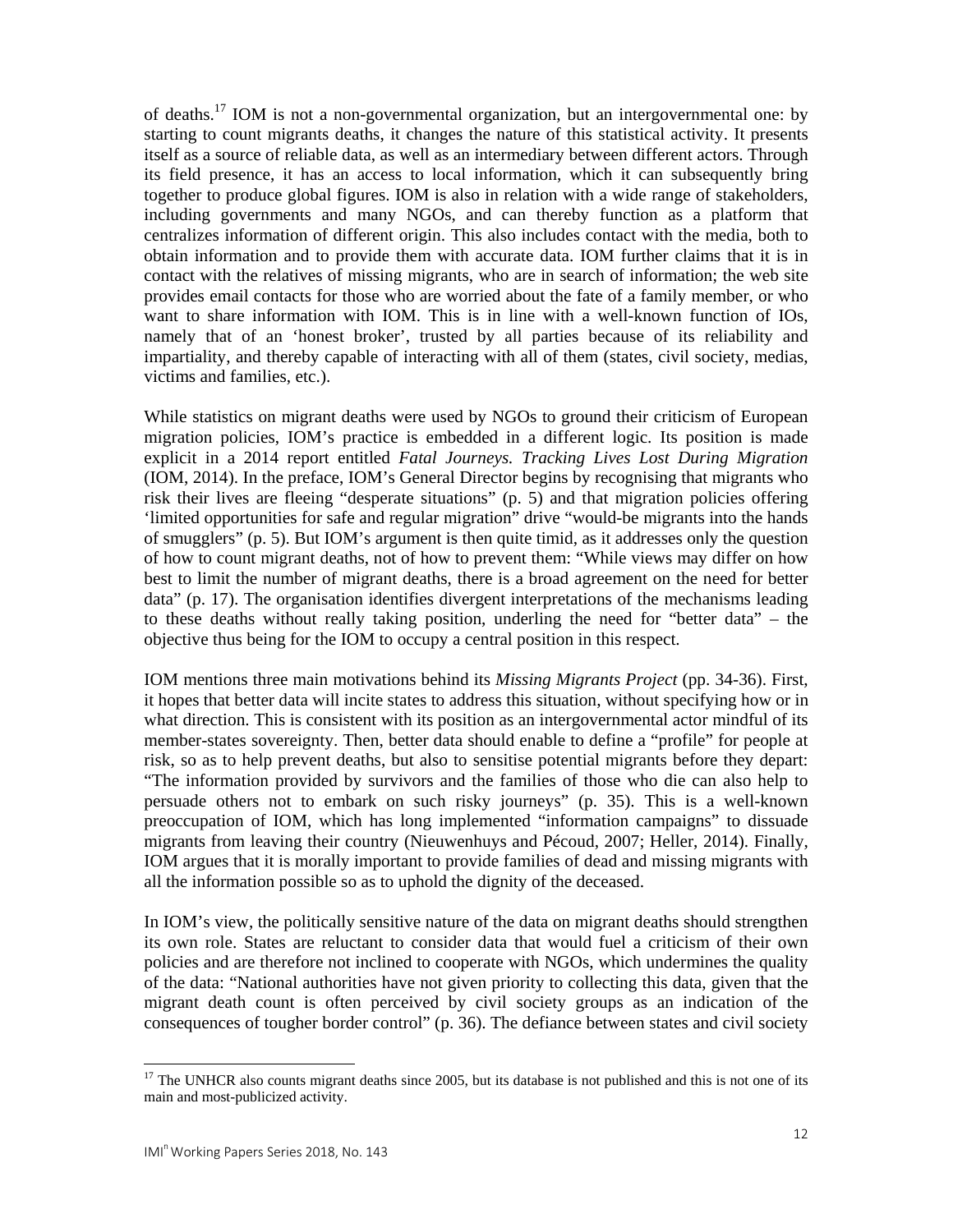thus justifies the intervention of IOM, which aspires to position itself above these conflicts, and become the authoritative source of data without taking a political position that would position it in either camp. This is a broad tendency among IOs, which seek to produce knowledge while remaining politically prudent and avoid taking a position on sensitive subjects (Pécoud, 2015).

IOM has greater resources than NGOs and produces data of high quality. This is apparent in the frequent update of data, as well as in the numerous visualisations and maps that are made available on the web site. One can find data by day/month/year, by country of origin, or by location; interactive maps refer to distinct countries of geographic areas, and focus on migrants' routes at the four corners of the globe. Access to information is easy and users can also download the raw data.



#### **Mediterranean Update**

#### Migration Flows Europe: Arrivals and Fatalities



Figure 4 : IOM map representing the data collected by the IOM concerning arrivals and deaths for 2016 (2<sup>nd</sup> September 2016).

IOM has thus taken up a practice initiated by civil society and has also imitated the way NGOs initially presented the data. IOM's list closely resembles the *United*'s list, while its maps are visually close to the ones first produced by *Migreurop* and the *Monde Diplomatique.*  From this perspective, civil society invented a practice that has become a reference, which IOM draws upon.

But there are also differences between IOM's and NGOs' data. This concerns in particular the definition of the phenomenon. IOM is more restrictive that civil society concerning the cases of deaths it considers, since it focuses on "migrants who have died or gone missing at the external borders of states, or in the process of migration towards an international destination", but does not count deaths that occur "in immigration detention facilities, during deportation, or after forced return to a migrant's homeland, as well as deaths more loosely connected with migrants' irregular status, such as those resulting from labour exploitation", despite these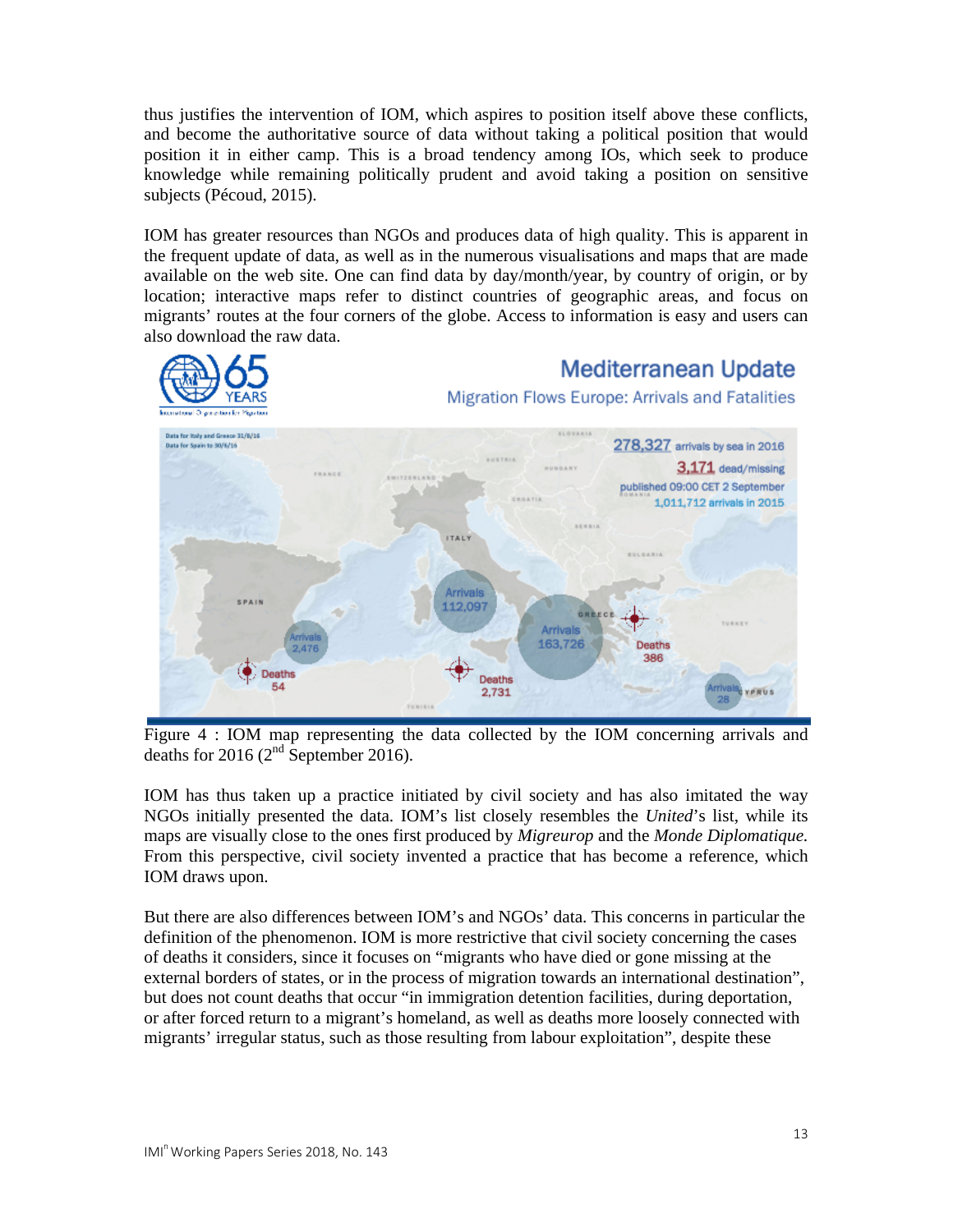deaths being attributable to effects of border control and exclusionary migration policies.<sup>18</sup> As a result, only few deaths are counted in Europe,<sup>19</sup> while the vast majority of deaths are reported for the Mediterranean region<sup>20</sup> and Africa<sup>21</sup>. Furthermore, this distinction entails that the IOM mostly refrains from counting migrant deaths which occur while migrants are under the direct control of states, thus avoiding a source of criticism of states. This is line with IOM's reluctance to criticize its member states, which distinguishes it from other UN agencies such as the UNHCR, which regularly blame states for the non-respect of certain key principles.

IOM's statistics are thus cleaned of the elements that could challenge Western states' practices most directly. In some cases, states are even congratulated: in June 2016, IOM announced that more than 2,900 migrants had died while trying to cross the Mediterranean during the first semester of the year – and also declared to the press that "Europe is doing a remarkable job, thousands of lives have been saved only this year. But close to 3000 people have died, which means that Europe is not doing everything that can be done".<sup>22</sup>

In other words, IOM's intervention leads to the professionalization and centralisation of the collection of data on migrant deaths, but also to the depoliticisation of this data. What are the implications of IOM's arrival in "their" area of expertise for the civil society actors and what may be their position towards this intergovernmental recuperation? On the one hand, such recuperation constitutes a success for NGOs: after years of independent, often unpaid work, it has succeeded in imposing the reality of migrant deaths to a broad public, to the extent that an IO has taken up this activity. But on the other hand, IOM is depriving civil society of the monopoly over a key tool in its critical discourse on European immigration policies.

This movement from NGOs to IOs is not an isolated case. Boli and Thomas (1999) have shown that many social and political issues were brought to the fore by civil society groups, before being taken up by IOs, and eventually by governments. Civil society thus invents what they call "scripts", understood as ways of approaching reality and of treating social and political problems. These scripts are recuperated by IOs in the framework of their cooperation with civil society. In turn, IOs are able to incite states to take them up. If we follow this reasoning, statistics on borders deaths would be in the middle of this process: initiated by civil society, they have recently been taken up by IOs and may, in the future, become a norm adopted by states themselves.

While it is too early to assess the plausibility of this scenario, the key issue now faced by civil society regards the way in which migrant deaths data can be re-politicised. With IOM's intervention, these statistics have lost part of their transgressive edge and even risk being used to justify border control. The next section examines one possible way of reinterpreting data in a way that would support a critical perception of contemporary orientations in migration politics.

<sup>&</sup>lt;sup>18</sup> http://missingmigrants.iom.int/methodology (last consulted 28 November 2017).

 $\frac{19 \frac{\text{https://missing.migrants.iom.int/region/europe}}{\text{https://missing.migrants.iom.int/region/europe}} (\text{accessed 28 November 2017})}{\frac{19 \frac{\text{https://missing.migrants.iom.int/region/europe}}{\text{https://missing.migrants.iom.int/region/こ}} (\text{accessed 28 November 2017})}{\frac{19 \frac{\text{https://missing.migrants.iom.int/region/ancidterranean}}{\text{https://missing.migrants.iom.int/region/affica}} (\text{accessed 28 November 2017})}{\frac{19 \frac{\text{https://missing.migrants.iom.int/region/affica}}{\text{https://missing.migrants.iom.int/region/affica}} (\$ July 2016, http://fr.reuters.com/article/topNews/idFRKCN0ZH4UQ (accessed 28 November 2017).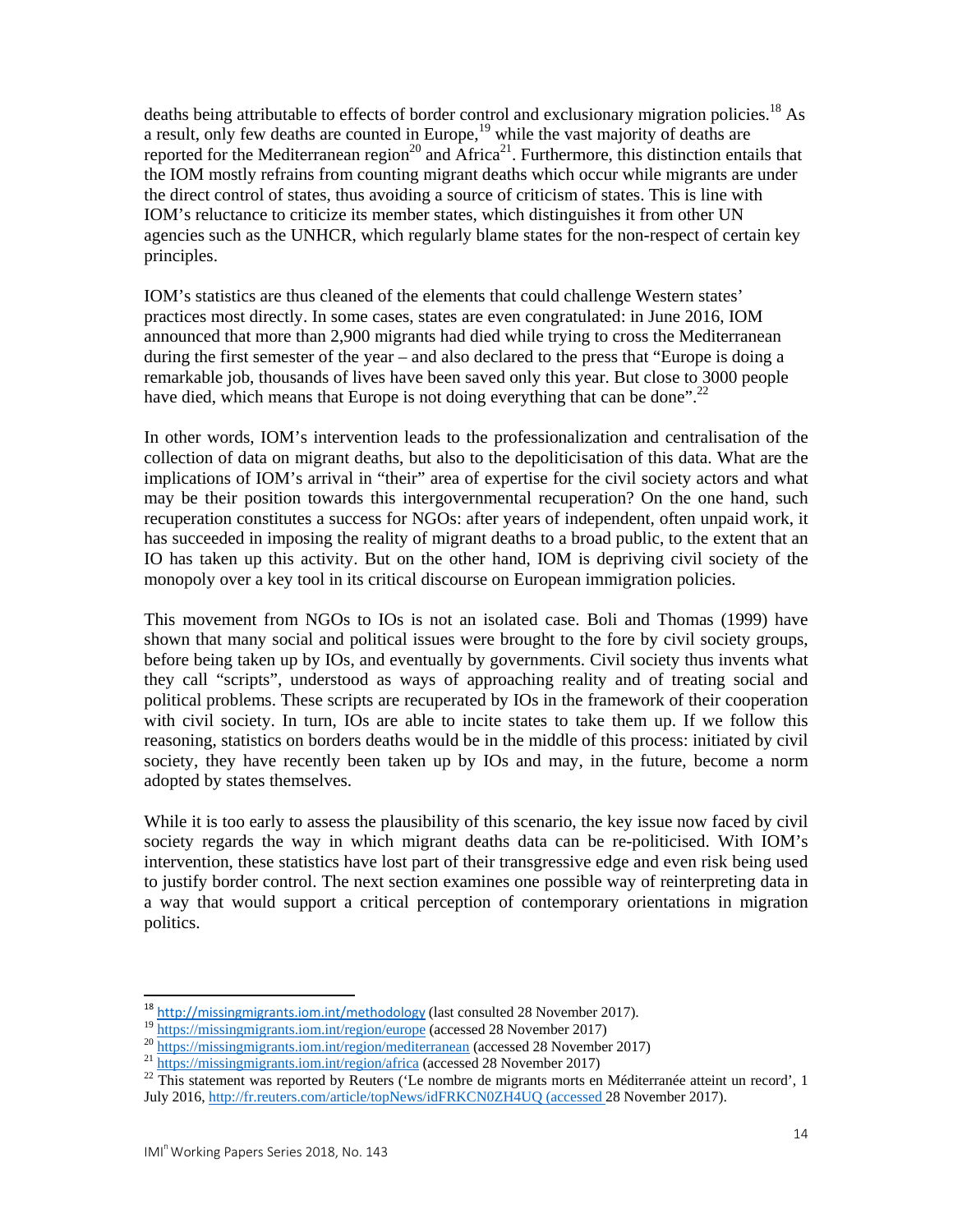#### (Re)counting to demand state accountability

In the eyes of civil society, statistics on border deaths grounded the demand to make states accountable for the lethal effects of their policies. But the relation between *counting* and *accountability* is threatened by IOM's intervention and the issue, for both civil society and critical researchers, is thus how to re-establish this connection. To do so, this section describes a recent attempt, namely the report *Death by Rescue - The Lethal Effects of the EU's Policies of Non-Assistance* produced by a group of researchers (which include one of the authors of this paper). $^{23}$ 

This report analyses the impact of decisions taken by the EU and its member states and, more specifically, the ending of the Italian *Mare Nostrum* operation and its (non-)replacement by the more limited and Frontex-led *Triton* operation in autumn 2014, on the danger of crossing the Mediterranean sea. It first reconstructs the policy shifts that were implemented between 2014 and the beginning of 2015: while the military and humanitarian *Mare Nostrum* operation had been deployed proactively and close to Libyans coast since October 2013, it was increasingly criticised for constituting a "pull-factor" which would allegedly lead more migrants to undertake the journey. EU policymakers thus decided not to support its continuation and refused to 'europeanise' this Italian operation; they replaced it by the Frontex-led Triton operation. Triton would however prove much more limited, both in terms of available means and operational zone; it would have border control (rather than rescue) as its main operational aim. The report demonstrates that EU member states took the decision to end *Mare Nostrum* in full knowledge of the increased danger for migrants that this decision would lead to, as they had been informed through NGOs and IOs, but also through Frontex.

Based on the analysis of a number of shipwrecks as well as of the mortality peaks recorded after this policy change, the report shows that the danger of crossing increased as a result of this decision. Mortality is measured on the basis of statistical data concerning arrivals (compiled by the UNHCR) and deaths at sea (produced by IOM): the mortality rate then consists in the relation between the number of people who attempted to cross and the number of people who eventually arrived safely. For the same period, between January and April in 2014 and 2015 respectively, the number of crossings remained almost the same (26'644 in 2014, 26'228 in 2015), while the number of deaths rose from 60 to 1687. The mortality rate thus increased 27 folds. It dropped following two large shipwrecks in April 2015, which led to a redeployment of rescue means both by states and NGOs. Because other factors that might have affected mortality remained stable during this period, the report concludes that the rise in the danger of crossing is mainly attributable to the policy decisions implemented by the EU and its member states.

 $^{23}$  See https://deathbyrescue.org/ (accessed 27 September 2016).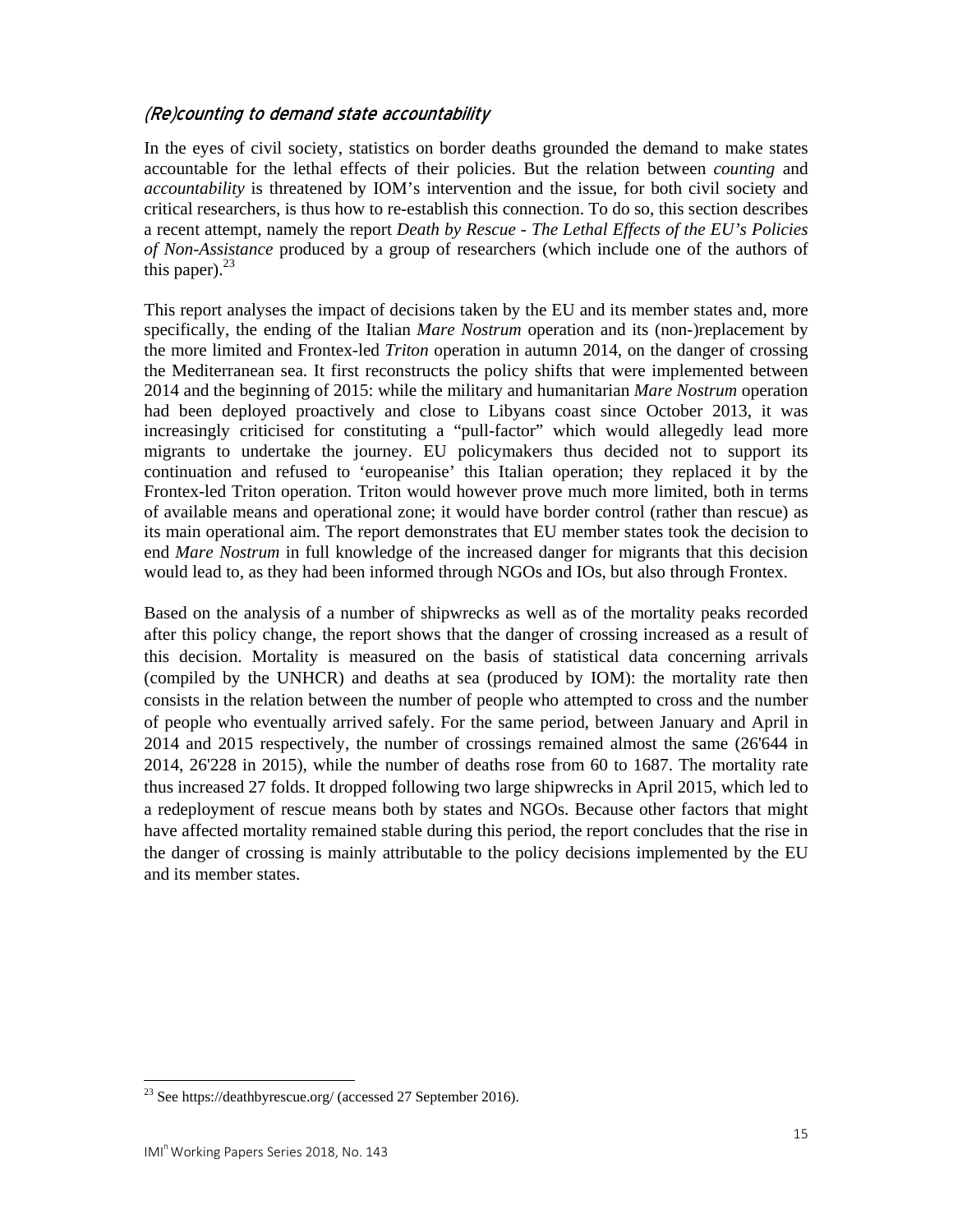

Figure 5: The operational zones of Mare Nostrum and Triton compared. "Death by Rescue" report, Heller and Pezzani 2016.



Figure 6: The measure of migrant mortality for the central Mediterranean during 2014 and 2015 compared, relying on UNHCR data for arrivals and IOM data for deaths. "Death by Rescue" report, Heller and Pezzani 2016.

The purpose of the *Death by Rescue* report is thus not to produce its own data. Rather, it appropriates statistics compiled by two IOs (UNHCR and IOM), with the aim of repoliticising them. The quality and credibility of these statistics are thus turned into an asset that strengthens the conclusions of the report. The counter-statistical strategy described here is thus quite different from those described above: while NGOs counted to contest migration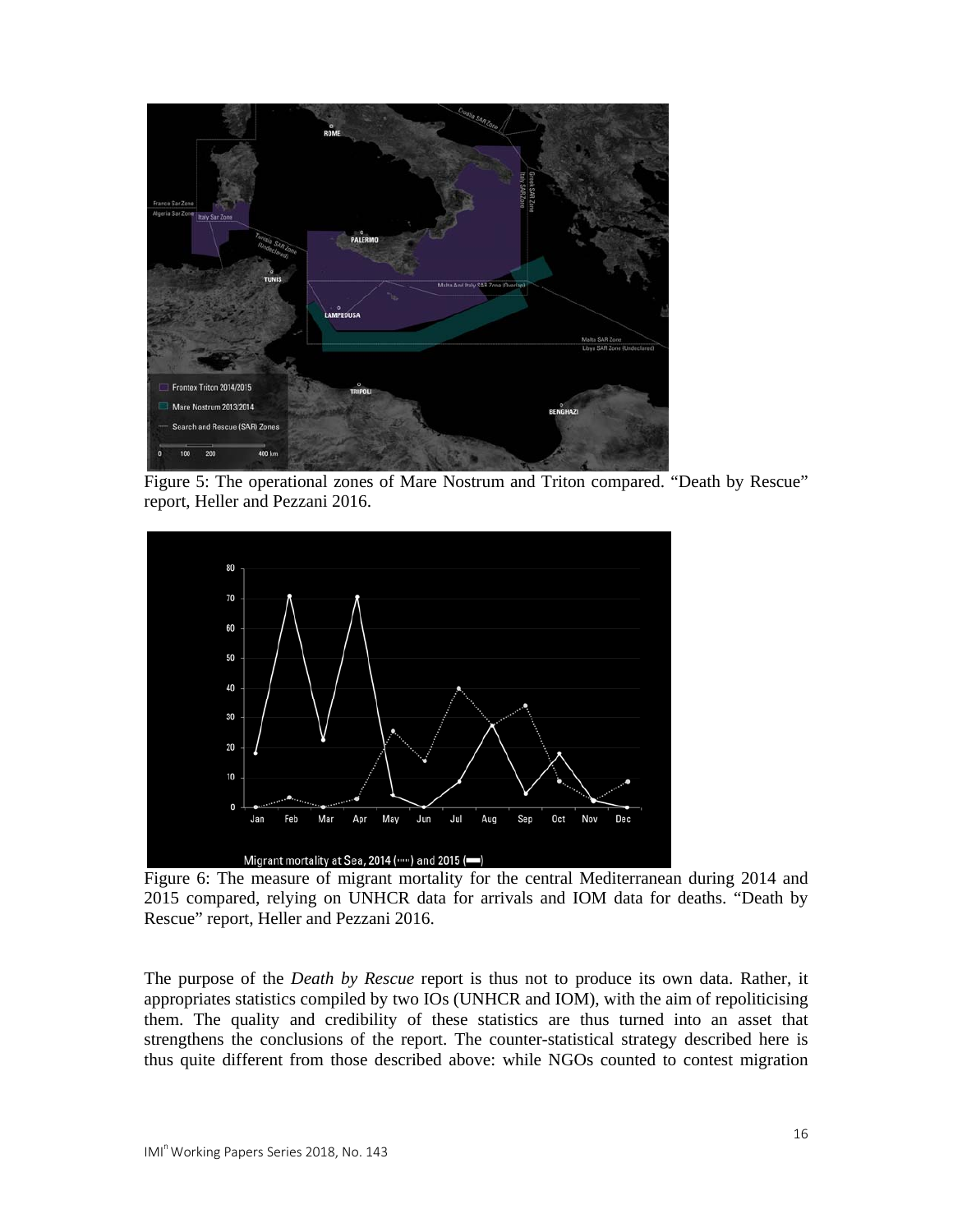policies, this report seeks to achieve the same aim by using migration statistics produced by IOs "against the grain" and countering the depoliticisation of statistics by IOs.

#### **Conclusion**

Statistics on border deaths have become a frontline in the battle over migration policies. This new terrain of struggle illustrates two important tendencies: on the one hand, the humanitarianisation of borders sees the counting of migrant deaths taken up by actors who are involved in border control, and that seek to justify their mission in the name of saving migrants' lives; on the other hand, because of the ambivalence of the discourse and images on migrant suffering, the discourses and practices of civil society, states and IOs circulate between these actors and become difficult to differentiate.

Whereas, for civil society, counting border deaths is justified by the objective of politically challenging governments, denunciation is absent in IOM's discourse, which positions itself as a neutral actor that would "simply" produce data to allow policymakers to better respond to the phenomenon. IOM's recommendations are thus limited to improved data collection, and eventually to the demand that legal norms be upheld and minimal humanitarian measures be implemented. However, they fail to demand the fundamental reorientation of the exclusionary and discriminatory logic of migration policies. In this sense, IOM's statistics appear as a neutralisation of the politics of counting, or even as a recuperation of this politics to reinforce the order states seek to impose upon migration. But if IOM has appropriated a practice initiated by civil society, nothing prevents civil society and researchers from appropriating this data in their own turn and give them a renewed meaning that reconnects the act of counting and the demand for accountability.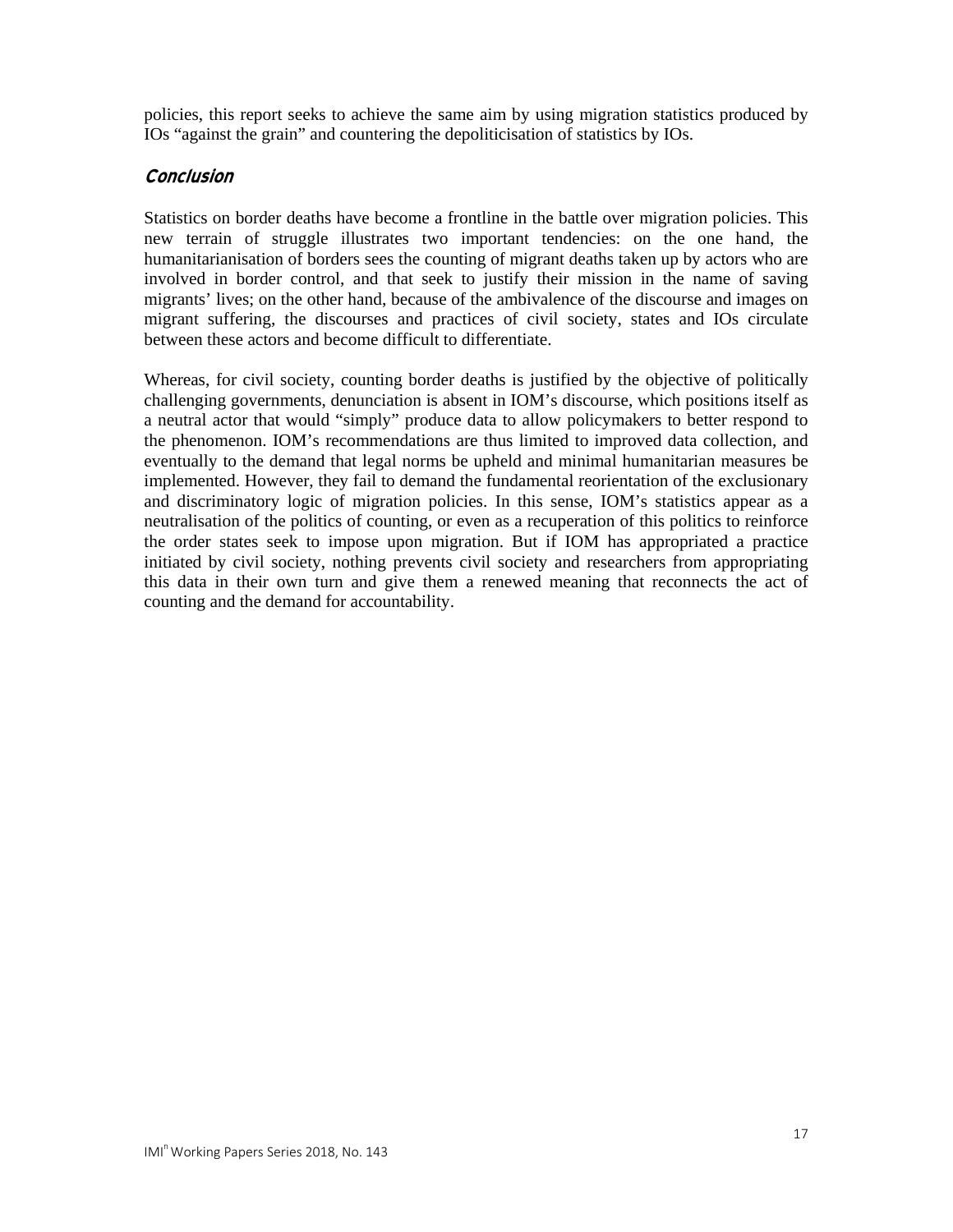#### References

- Agier Michel (2011) *Managing the Undesirables. Refugee Camps and Humanitarian Government*, Cambridge: Polity.
- Albahari Maurizio (2015) *Crimes of Peace. Mediterranean Migrations at the World's Deadliest Border*, Philadelphia: University of Pennsylvania Press.
- Amnesty International (2014) *The Human Cost of Fortress Europe. Human Rights Violations Against Migrants and Refugees at Europe's Borders*, London: Amnesty International.
- Andrijasevic, R. and Walters, W. (2010) 'The International Organization for Migration and the International Government of Borders', *Environment and Planning D: Society and Space*, 28(6): 977-999.
- Boli, John and Georges M. Thomas (1999) *Constructing World Culture*, Stanford, Stanford University Press.
- Brachet, Julien (2016) 'Policing the Desert: The IOM in Libya Beyond War and Peace', *Antipode*, 48 (2), pp. 272-292.
- Bruno Isabelle, Emmanuel Didier and Julien Prévieux (eds) (2014) *Statactivisme. Comment lutter avec des nombres*, Paris, Zones/La Découverte.
- Carling, Jørgen (2007) 'Migration Control and Migrant Fatalities at the Spanish African Borders' *International Migration Review*, 41 (2), pp. 316-343.
- Clochard, Olivier and Nicolas Lambert (2015) L'évolution d'un régime. Mort aux frontières et contrôles migratoires en mer Méditerranée, in Camille Schmoll, Hélène Thiollet et Catherine Wihtol de Wenden (eds), *Migrations en Méditerranée. Permanence et mutations à l'heure des révolutions et des crises*, Paris, CNRS Editions, pp. 145-156.
- Council of Europe (2012) *Lives lost in the Mediterranean Sea: who is responsible?*, Strasbourg, Council of Europe.
- De Genova, Nicholas (2013) Spectacles of migrant 'illegality': the scene of exclusion, the obscene of inclusion, *Ethnic and Racial Studies*, 36 (7), pp. 1180-1198.
- Foucault, Michel (2007) *Security, Territory, Population: Lectures at the Collège de France*, 1977-78. New York: Palgrave McMillan.
- Georgi, Fabian (2010) For the Benefit of Some: The International Organization for Migration and its Global Migration Management, in Martin Geiger and Antoine Pécoud (eds), *The Politics of International Migration Management*, Basingstoke, Palgrave, pp. 45- 72.
- Heller, Charles (2014) Perception management Deterring potential migrants through information campaigns, *Global Media and Communication*, 10 (3), pp. 303-318.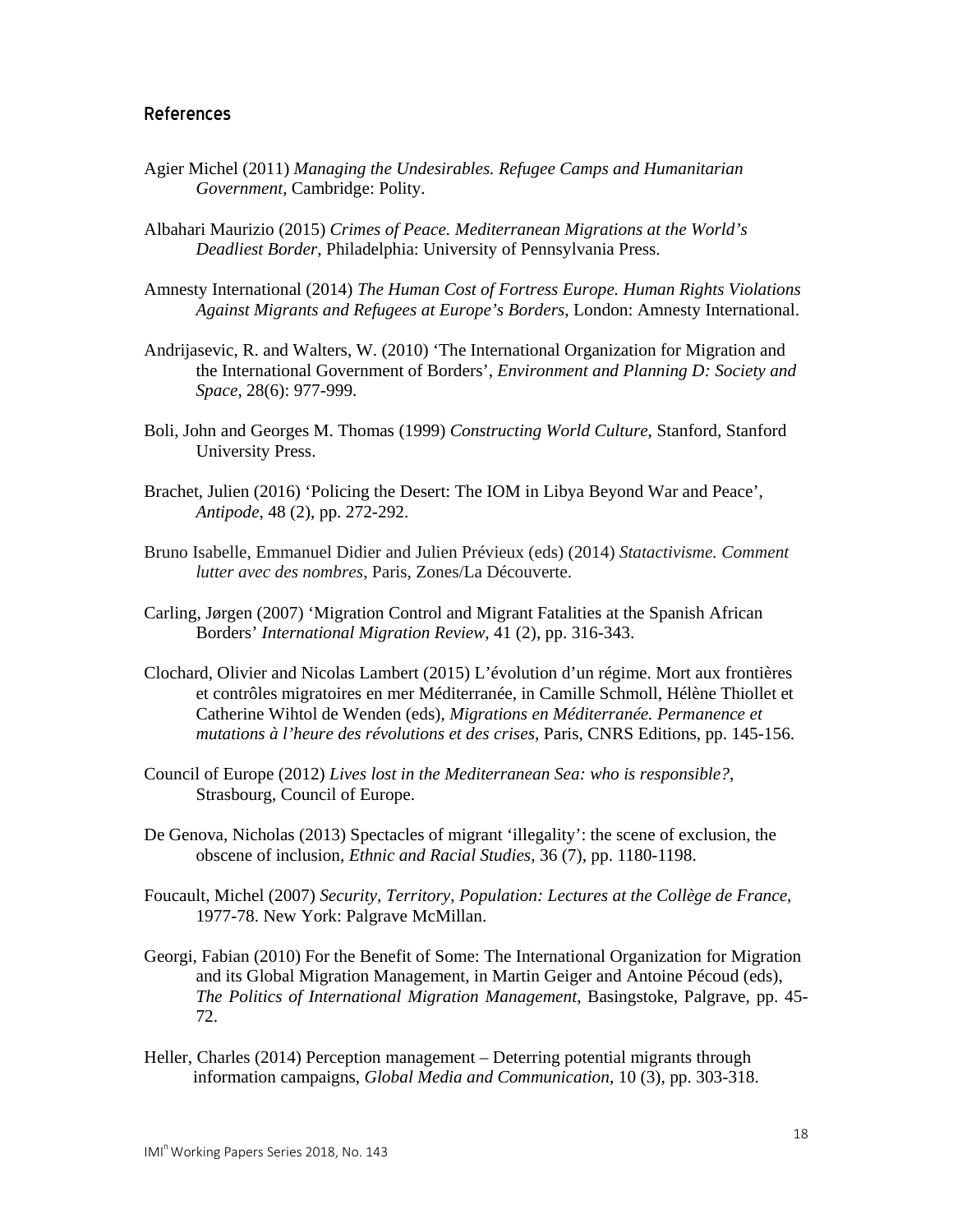- Heller, Charles (2015) *Liquid Trajectories: Documenting Illegalised Migration and the Violence of Borders*, London, Centre for Research Architecture, Department of Visual Cultures, Goldsmiths University.
- Heller, Charles and Lorenzo Pezzani (2014) Traces liquides: Enquête sur la mort de migrants dans la zone-frontière maritime de l'Union européenne, *Revue Européenne des Migrations Internationales*, 30 (3-4), pp. 71-107.
- Kobelinsky, Carolina (2015) Les morts aux frontières de l'Espagne. Trajectoire des corps et pratiques locales, in Camille Schmoll, Hélène Thiollet and Catherine Wihtol de Wenden (eds), *Migrations en Méditerranée. Permanence et mutations à l'heure des révolutions et des crises*, Paris, CNRS Editions, pp. 191-201.
- Mbembe, Achille (2001) *De la postcolonie*. *Essai sur l'imagination politique dans l'Afrique contemporaine*, Paris, Karthala.
- Newman, David (2006) The lines that continue to separate us: borders in our `borderless' world, *Progress in Human Geography,* 30, pp. 143-161.
- Nieuwenhys, Céline and Antoine Pécoud (2007) 'Human Trafficking, Information Campaigns and Strategies of Migration Control', *American Behavioral Scientist* 50 (12): 1674- 1695.
- International Organization for Migration (2014) *Fatal Journeys. Tracking Lives Lost During Migration*, Geneva: IOM.
- Pécoud, Antoine (2015) *Depoliticising Migration. Global Governance and International Migration Narratives*, Basingstoke, Palgrave.
- Pécoud, Antoine (2018) What do we know about the International organization for Migration?, *Journal of Ethnic and Migration Studies*, in press.
- Pezzani, Lorenzo (2015) *Liquid traces: Spatial practices, aesthetics and humanitarian dilemmas at the maritime borders of the EU,* London, Centre for Research Architecture, Department of Visual Cultures, Goldsmiths University.
- Rose, Nikolas (1999) *Powers of Freedom: Reframing Political Thought*. Cambridge: Cambridge University Press.
- Scott, James C. (1998) *Seeing Like a State: How Certain Schemes to Improve the Human Condition Have Failed*, Yale, Yale University Press.
- Stenum, Helle (2012) Making Migrants Governable: Counting and defining the 'illegal migrant, *Journal of Nordic Migration Research*, 2 (4), pp. 280-288.
- Tazzioli, Martina (2015) The politics of counting and the scene of rescue. Border deaths in the Mediterranean, *Radical Philosophy,* 192, pp. 3-6.